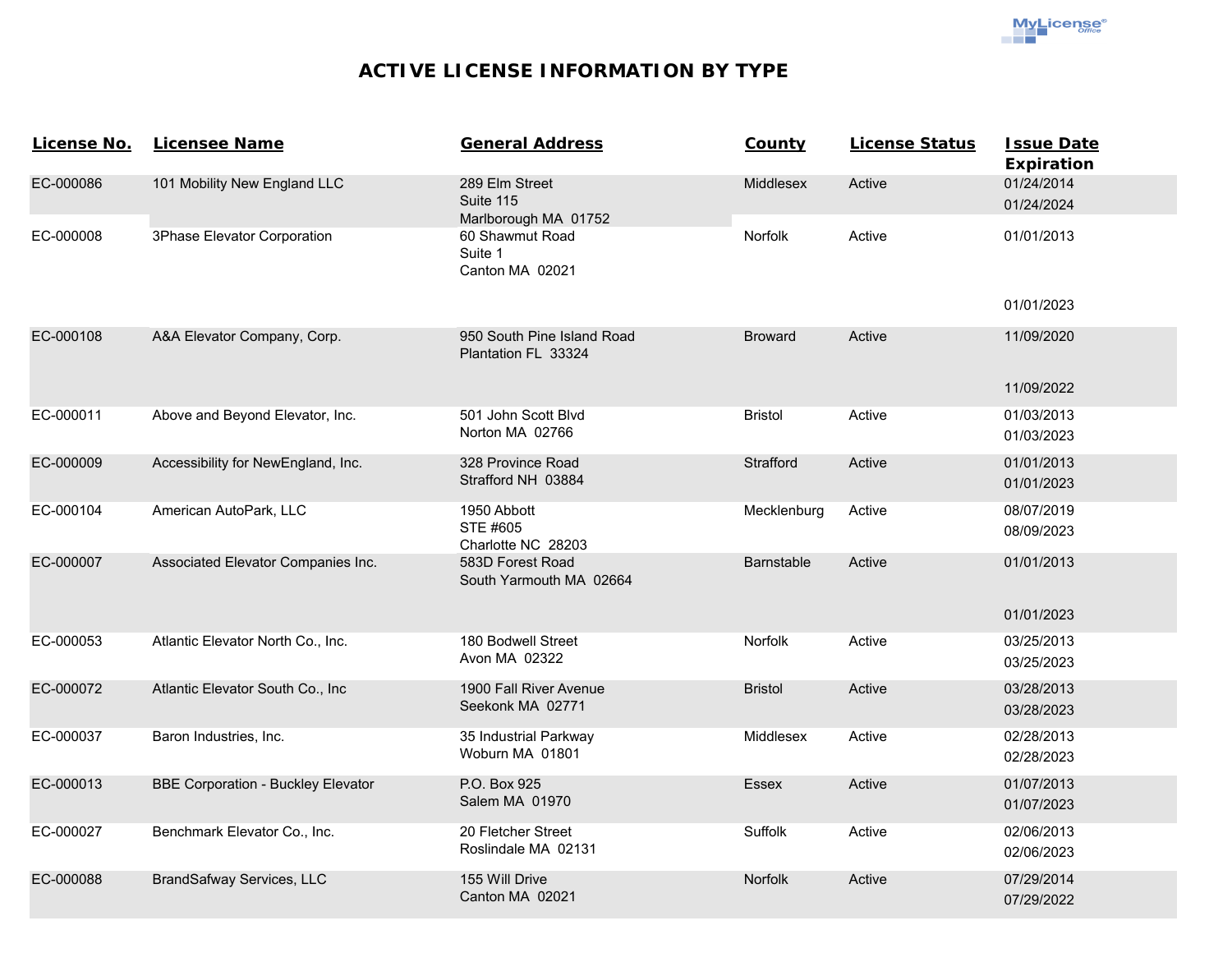| EC-000111 | <b>Butler Dynamics, LLC</b>                      | P.O. Box 420<br>Mechanicsburg PA 17055                     | Cumberland  | Active | 03/19/2021<br>03/19/2023 |
|-----------|--------------------------------------------------|------------------------------------------------------------|-------------|--------|--------------------------|
| EC-000106 | Central Massachusetts Stairlift, LLC             | 3 Carroll Drive<br>Westborough MA 01581                    | Worcester   | Active | 01/10/2020<br>01/10/2024 |
| EC-000062 | Century Elevator, Inc.                           | P.O. Box 594<br>Scituate MA 02066                          | Plymouth    | Active | 03/25/2013<br>03/25/2023 |
| EC-000098 | CityLift Parking, LLC                            | 1901 Poplar Street<br>Suite B<br>Oakland CA 94607          | Alameda     | Active | 05/21/2018<br>05/21/2022 |
| EC-000075 | Cleary Elevator, Co.                             | 35 Commerce Road<br>Hingham MA 02043                       | Plymouth    | Active | 04/01/2013               |
|           |                                                  |                                                            |             |        | 04/01/2023               |
| EC-000003 | CMC Elevator Corp.                               | 596 Pleasant Street<br>Norwood MA 02062                    | Norfolk     | Active | 01/01/2013<br>01/01/2023 |
| EC-000052 | <b>Commonwealth Elevator</b>                     | 11 Newbury Street<br>Quincy MA 02171                       | Norfolk     | Active | 03/25/2013<br>03/25/2023 |
| EC-000070 | Delta Elevator Service Corporation               | 1 Farm Springs Road<br>Farmington CT 06032                 | Hartford    | Active | 03/28/2013<br>03/28/2023 |
| EC-000021 | Draper Elevator Cab Co., Inc.                    | 260 Centre Street, Unit A<br>Holbrook MA 02343             | Norfolk     | Active | 01/29/2013<br>01/29/2023 |
| EC-000119 | East Coast Rigging & Contracting Co., LLC        | <b>PO Box 845</b><br>Stevensville MD 21666                 | Queen Annes | Active | 02/04/2022<br>02/04/2024 |
| EC-000079 | Elevator Constructors Building Association, Inc. | 50 Park Street<br>Dorchester MA 02122                      | Suffolk     | Active | 04/05/2013<br>04/06/2023 |
| EC-000015 | Elevator Engineering, LLC                        | 237 Sugar Road<br>Bolton MA 01740                          | Worcester   | Active | 01/09/2013<br>01/09/2023 |
| EC-000078 | Elevator Interior Design Inc.                    | 100 Marine Boulevard<br>Lynn MA 01905                      | Essex       | Active | 04/05/2013<br>04/06/2023 |
| EC-000026 | Elevator Service & Repair Co., Inc.              | P.0.Box 776<br>West Springfield MA 01090                   | Hampden     | Active | 02/06/2013<br>02/06/2023 |
| EC-000093 | Elevator Service Co. Inc.                        | 47 Water Street<br>Torrington CT 06790-5319                | Litchfield  | Active | 07/29/2016<br>07/29/2022 |
| EC-000002 | <b>Embree Elevator</b>                           | 277 Garfield Avenue<br>Woburn MA 01801                     | Middlesex   | Active | 01/01/2013<br>01/01/2023 |
| EC-000064 | Fujitec America, Inc.                            | 1225 General Edwards Highway<br>Suite 5<br>Sharon MA 02067 | Norfolk     | Active | 03/28/2013<br>03/28/2023 |
| EC-000023 | Garaventa USA Inc.                               | 400 West Cummings Park - Ste 4260<br>Woburn MA 01801       | Middlesex   | Active | 01/29/2013<br>01/29/2023 |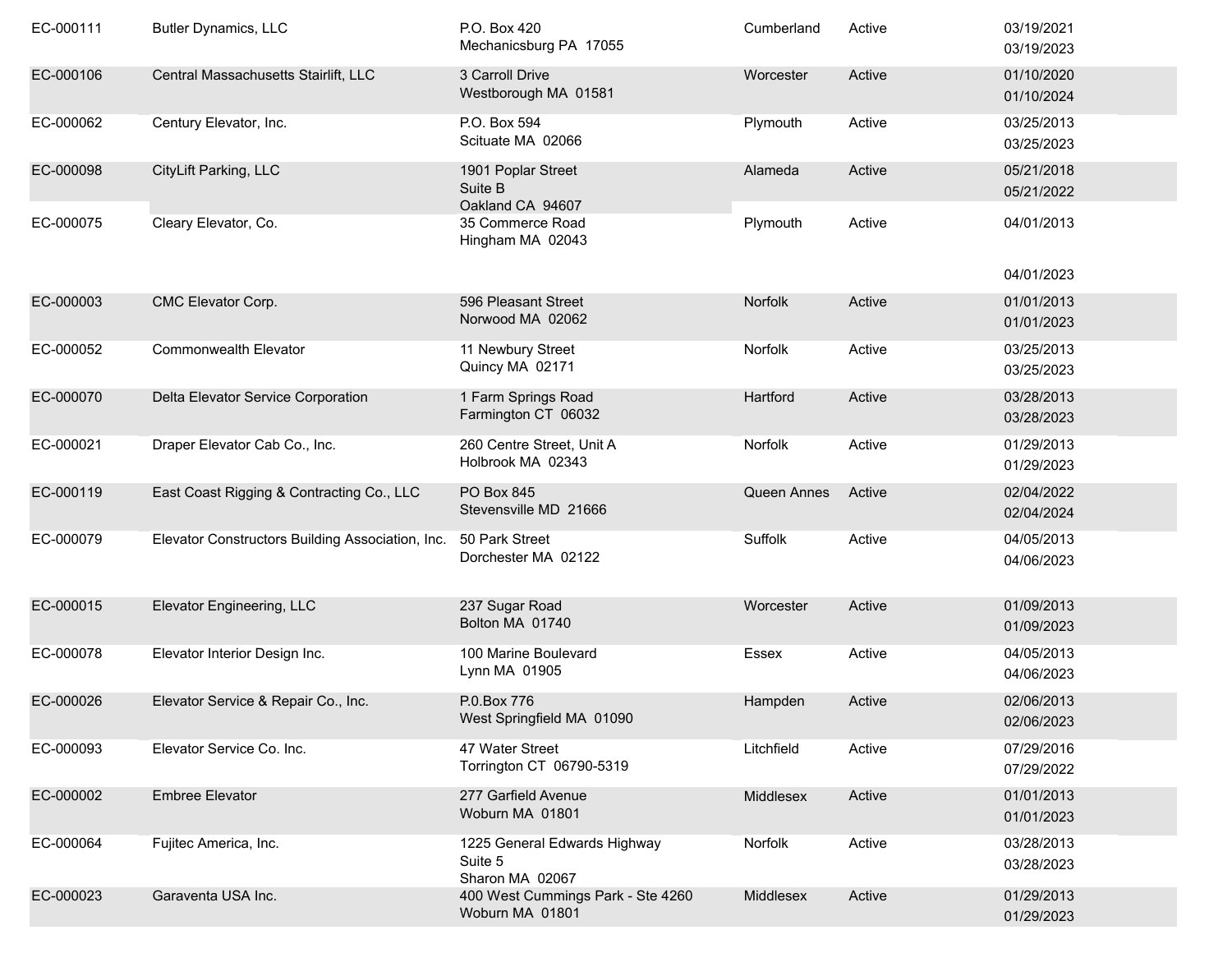| EC-000022 | Garaventa USA, Inc. NH                                                             | 735 E. Industrial Park Drive, Unit C<br>Manchester NH 03109 | Hillsborough   | Active | 01/29/2013<br>01/29/2023 |
|-----------|------------------------------------------------------------------------------------|-------------------------------------------------------------|----------------|--------|--------------------------|
| EC-000054 | Halley Elevator Company, Inc.                                                      | 11 Tyng Street<br>Newburyport MA 01950                      | Essex          | Active | 03/25/2013<br>03/25/2023 |
| EC-000089 | Hamilton Elevators, Inc.                                                           | 6 Belair Street<br>Saugus MA 01906                          | Essex          | Active | 08/01/2014<br>08/01/2022 |
| EC-000097 | Home HealthSmith, LLC                                                              | P.O. Box 719<br>Portsmouth RI 02871                         | Newport        | Active | 05/17/2017<br>05/17/2023 |
| EC-000115 | KASSAD SERVICES, INC.                                                              | 348 Cambridge Road<br>#186<br>Woburn MA 01801-6037          | Middlesex      | Active | 11/18/2021<br>11/18/2023 |
| EC-000118 | <b>KBH &amp; Company</b>                                                           | 6135 Hutsboro Road<br>Oxford NC 27565                       | Granville      | Active | 01/31/2022               |
|           |                                                                                    |                                                             |                |        | 01/31/2024               |
| EC-000077 | Keystone Elevator Service and Modernization<br><b>LLC</b>                          | P.O. Box 850460<br>Braintree MA 02185                       | Norfolk        | Active | 04/01/2013<br>04/01/2023 |
| EC-000005 | KONE, Inc.                                                                         | One New Boston Drive<br>Canton MA 02021                     | <b>Norfolk</b> | Active | 01/01/2013<br>01/01/2023 |
| EC-000120 | Legacy Elevator Company, LLC                                                       | 16 Hillsdale Ave.<br>Burlington MA 01803                    | Middlesex      | Active | 02/11/2022<br>02/11/2024 |
| EC-000116 | Lifeway MA, LLC                                                                    | 21 East Main Street<br>Suite 1B<br>Westborough MA 01581     | Worcester      | Active | 12/07/2021<br>12/07/2023 |
| EC-000122 | Mack Brothers Elevator LLC                                                         | P.O. Box 132<br>West Halifax VT 05358                       | Windham        | Active | 05/06/2022               |
|           |                                                                                    |                                                             |                |        | 05/06/2024               |
| EC-000056 | <b>Marr Equipment Corporation</b>                                                  | 345 Dorcester Avenue<br>Boston MA 02127                     | Suffolk        | Active | 03/25/2013<br>03/25/2023 |
| EC-000121 | Maxim Hydraulics Inc.                                                              | 4 Townsend Street<br>Glen Head NY 11545                     | Nassau         | Active | 03/28/2022<br>03/28/2024 |
| EC-000114 | Metro Elevator                                                                     | 5 Burbank Street<br>Sandwich MA 02563                       | Barnstable     | Active | 10/15/2021<br>10/15/2023 |
| EC-000094 | MITSUBISHI ELECTRIC US, INC., ELEVATOR 150 Cordaville Road<br>& ESCALATOR DIVISION | Suite 110<br>Southborough MA 01772                          | Worcester      | Active | 10/14/2016<br>10/15/2022 |
| EC-000113 | Mobility Repair Company of Bedford Inc.                                            | 2301 Taylor Pond Ln<br>Bedford MA 01730                     | Middlesex      | Active | 08/03/2021               |

08/03/2023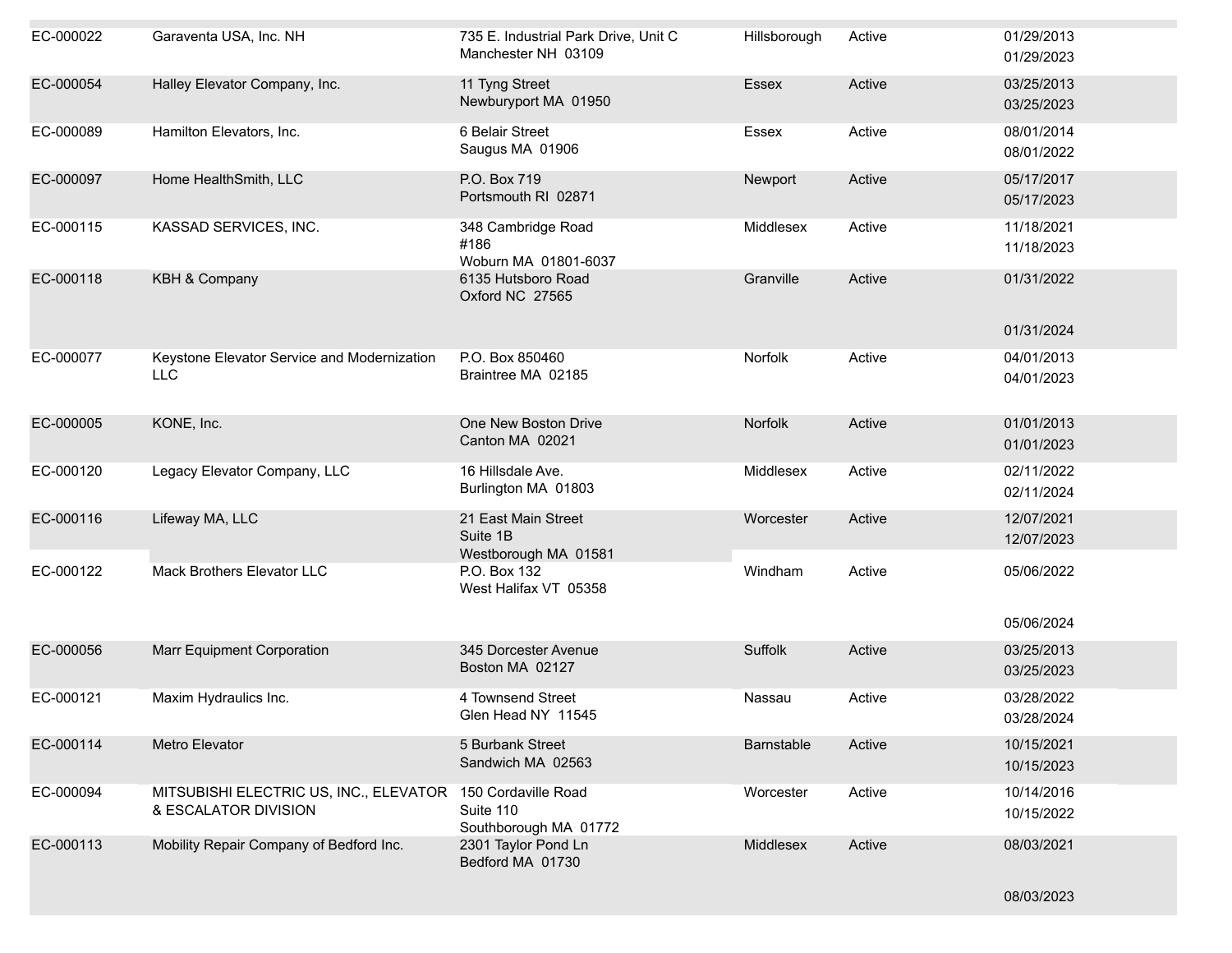| EC-000043 | <b>Motion Elevator Corporation</b>      | 79 Freeport Street<br>Dorchester MA 02122        | Suffolk      | Active | 03/15/2013<br>03/15/2023 |
|-----------|-----------------------------------------|--------------------------------------------------|--------------|--------|--------------------------|
| EC-000014 | Nationwide Lifts of Massachusetts, Inc. | 231 Woburn Street<br>Wilmington MA 01887         | Middlesex    | Active | 01/09/2013<br>01/09/2023 |
| EC-000036 | NE Lift Company                         | 204 Old Wilton Road<br>New Ipswich NH 03071      | Hillsborough | Active | 03/01/2013<br>03/01/2023 |
| EC-000049 | NH Elevator, Inc.                       | 548 Donald Street<br>Suite 5<br>Bedford NH 03110 | Hillsborough | Active | 03/25/2013<br>03/25/2023 |
| EC-000107 | OPERATION INDEPENDENCE LLC              | 325 School Street<br>Watertown MA 02472          | Middlesex    | Active | 06/24/2020<br>06/24/2022 |
| EC-000110 | Otis Elevator Company - Agawam          | 275 Silver Street                                | Hampden      | Active | 03/10/2021               |
|           |                                         | Agawam MA 01001                                  |              |        | 03/10/2023               |
| EC-000067 | Otis Elevator Company - ME              | 35 Bradley Drive<br>Westbrook ME 04092           | Cumberland   | Active | 03/28/2013<br>03/28/2023 |
| EC-000068 | Otis Elevator Company - Needham         | 1 Farm Spring Road<br>Farmington CT 06032        | Hartford     | Active | 03/28/2013<br>03/28/2023 |
| EC-000069 | Otis Elevator Company - NH              | 915 Hold Avenue, Suite 5<br>Manchester NH 03109  | Hillsborough | Active | 03/28/2013<br>03/28/2023 |
| EC-000060 | Otis Elevator Company - RI              | 1 Farm Springs Road<br>Farmington CT 06032       | Hartford     | Active | 03/25/2013<br>03/25/2023 |
| EC-000102 | PARK PLUS MA, Inc.                      | 97 Nantasket Ave<br>Hull MA 02045                | Plymouth     | Active | 04/22/2019<br>04/22/2023 |
| EC-000047 | Pine State Elevator Co.                 | 230 Anderson Street<br>Portland ME 04101         | Cumberland   | Active | 03/25/2013<br>03/25/2023 |
| EC-000109 | Prime Time Elevator & Escalator, Inc.   | 1183 Main Street, Suite #2<br>Weymouth MA 02190  | Norfolk      | Active | 11/09/2020<br>11/09/2022 |
| EC-000044 | Residential Elevator and Lift           | 1359 Broadway<br>Hanover MA 02339                | Plymouth     | Active | 03/15/2013<br>03/16/2023 |
| EC-000031 | Roy Elevator Cabs and Entrances, Inc.   | 35 Bodwell Street<br>Avon MA 02322               | Norfolk      | Active | 02/27/2013<br>02/27/2023 |
| EC-000024 | Schindler Elevator Corp.                | 23 Walpole Park South<br>Walpole MA 02081        | Norfolk      | Active | 02/06/2013<br>02/06/2023 |
| EC-000042 | <b>Schindler Elevator Corporation</b>   | 51 Doty Circle<br>West Springfield MA 01089      | Hampden      | Active | 03/13/2013<br>03/13/2023 |
| EC-000038 | Solutions 2 Accessibility               | 31 Whitney Street<br>Milford MA 01757            | Worcester    | Active | 03/01/2013<br>03/02/2023 |
| EC-000004 | Source Equipment Co., Inc.              | 364 Prospect Street                              | Worcester    | Active | 01/01/2013               |